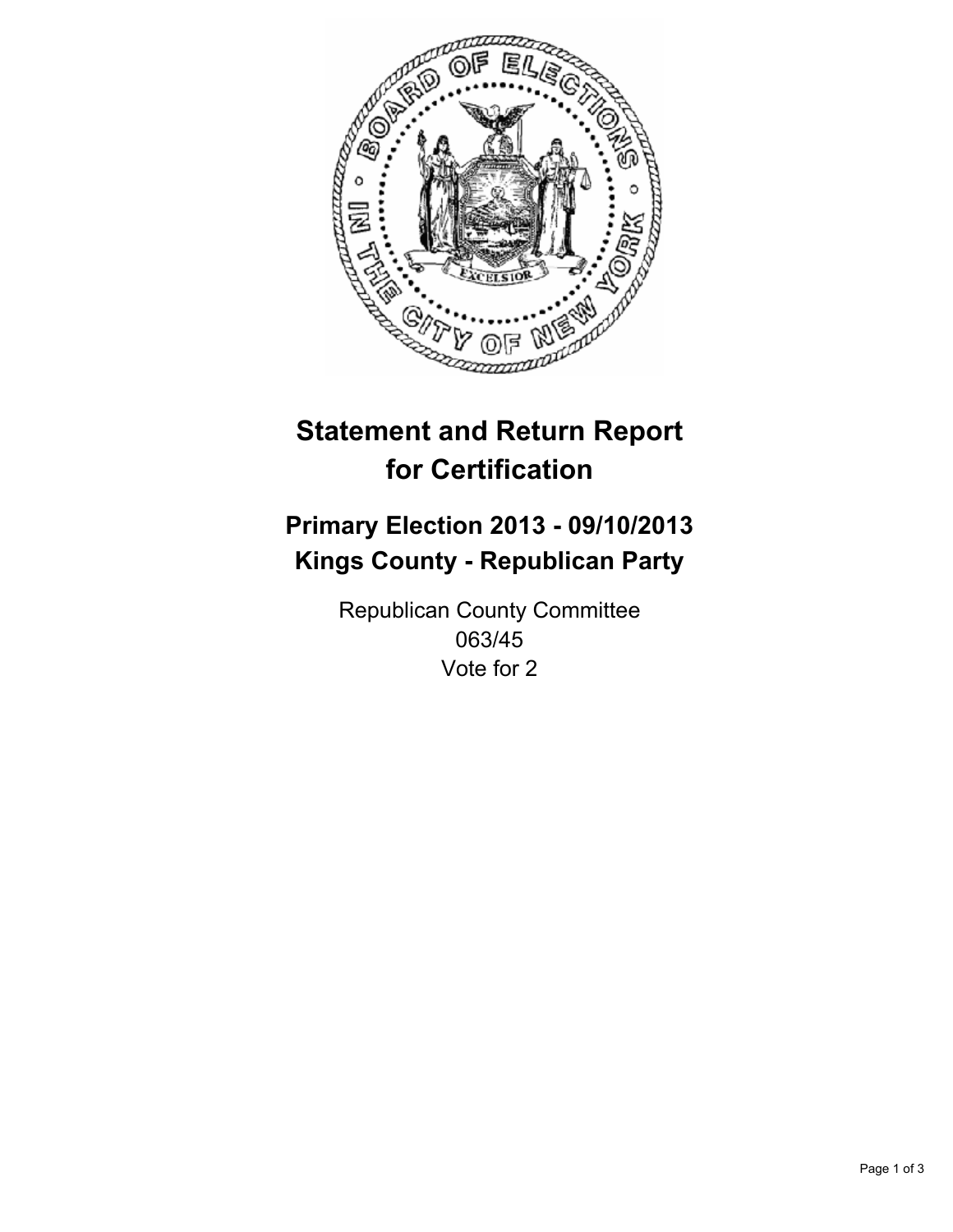

## **Assembly District 45**

| SPECIAL PRESIDENTIAL  | O |
|-----------------------|---|
| AFFIDAVIT             | 0 |
| <b>LEV LEVIN</b>      | O |
| <b>ALINA LEVITSKY</b> | 4 |
| <b>HARVEY KAMEN</b>   |   |
| <b>Total Votes</b>    | 5 |